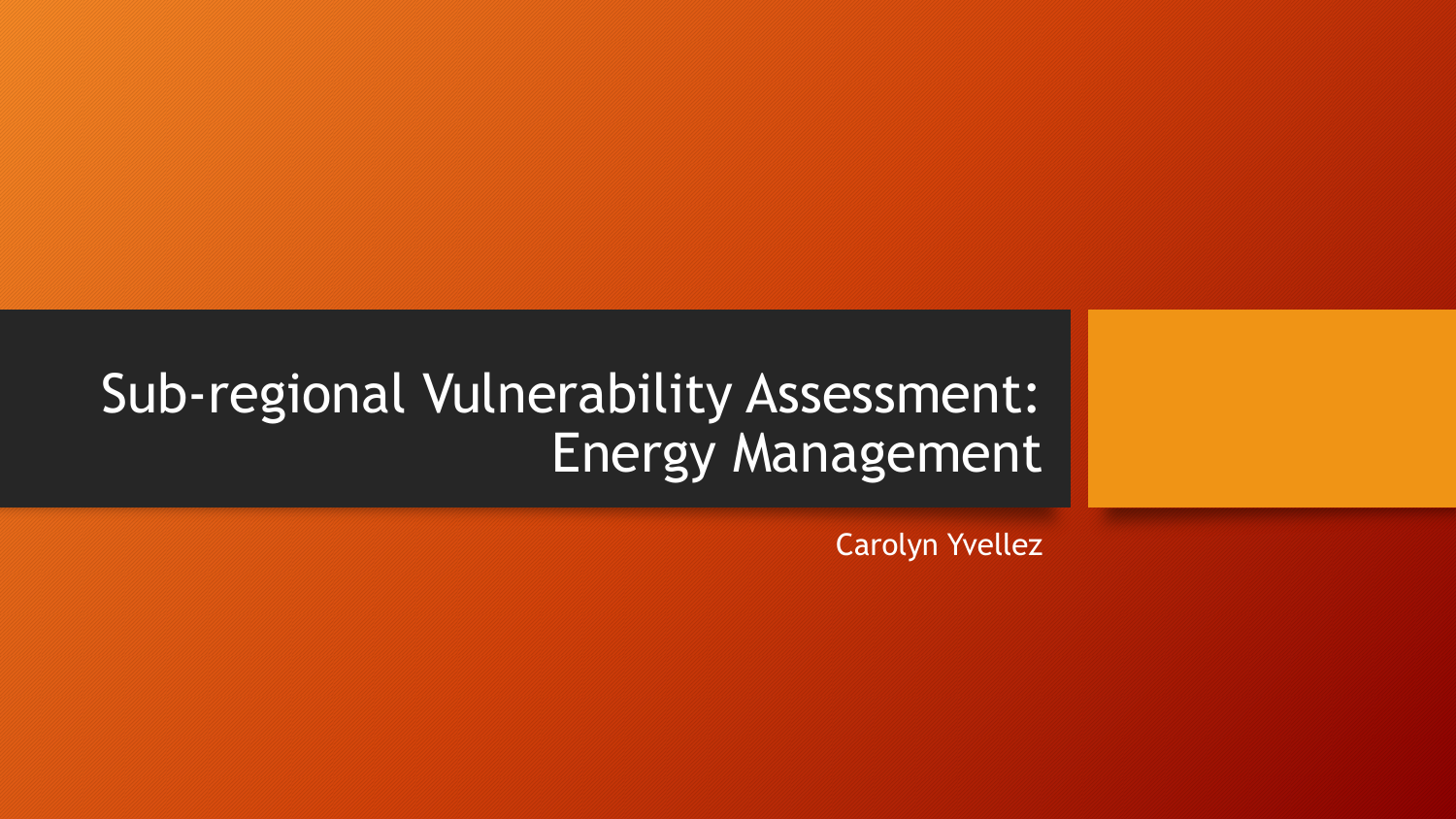*Estimating Risk to California Energy Infrastructure from Projected Climate Change* (2012) estimated that higher temperatures would require up to a 38% increase of generation capacity and 31% increase in transmission capacity by the end of the century

# Background

In 2015 Governor Brown signed Executive Order B-30-15 that called for an adaptation implementation plan for each sector of the economy; led to a working group through the Department of Energy's Partnership for Energy Sector Climate Resilience

In May 2018 the CPUC issued an Order Instituting Rulemaking (OIR) to consider strategies to integrate climate adaptation planning I relevant Commission proceedings and other activities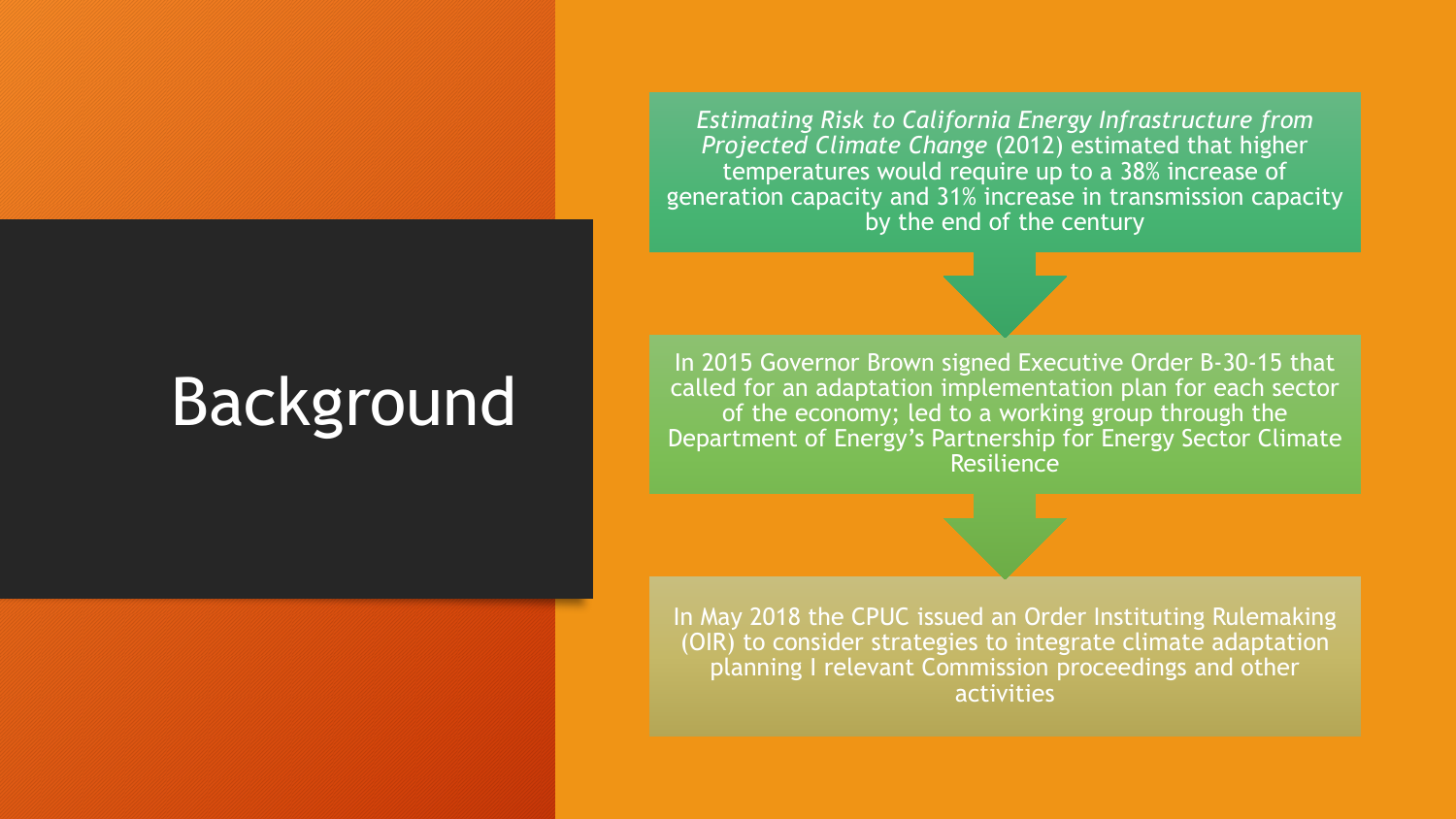# SoCal Gas

### 2016 Risk Assessment Mitigation Phase (RAMP)

• Chapter dedicated to a vulnerability assessment and adaptation plan to address climate threats to gas infrastructure

Gas Infrastructure Resilience and Vulnerability Report

- Several case-studies examining the impacts of climate hazards on natural gas system
- Natural gas infrastructure and services exhibited "significant resilience to disasters to in part to existing system characteristics" (i.e. underground assets)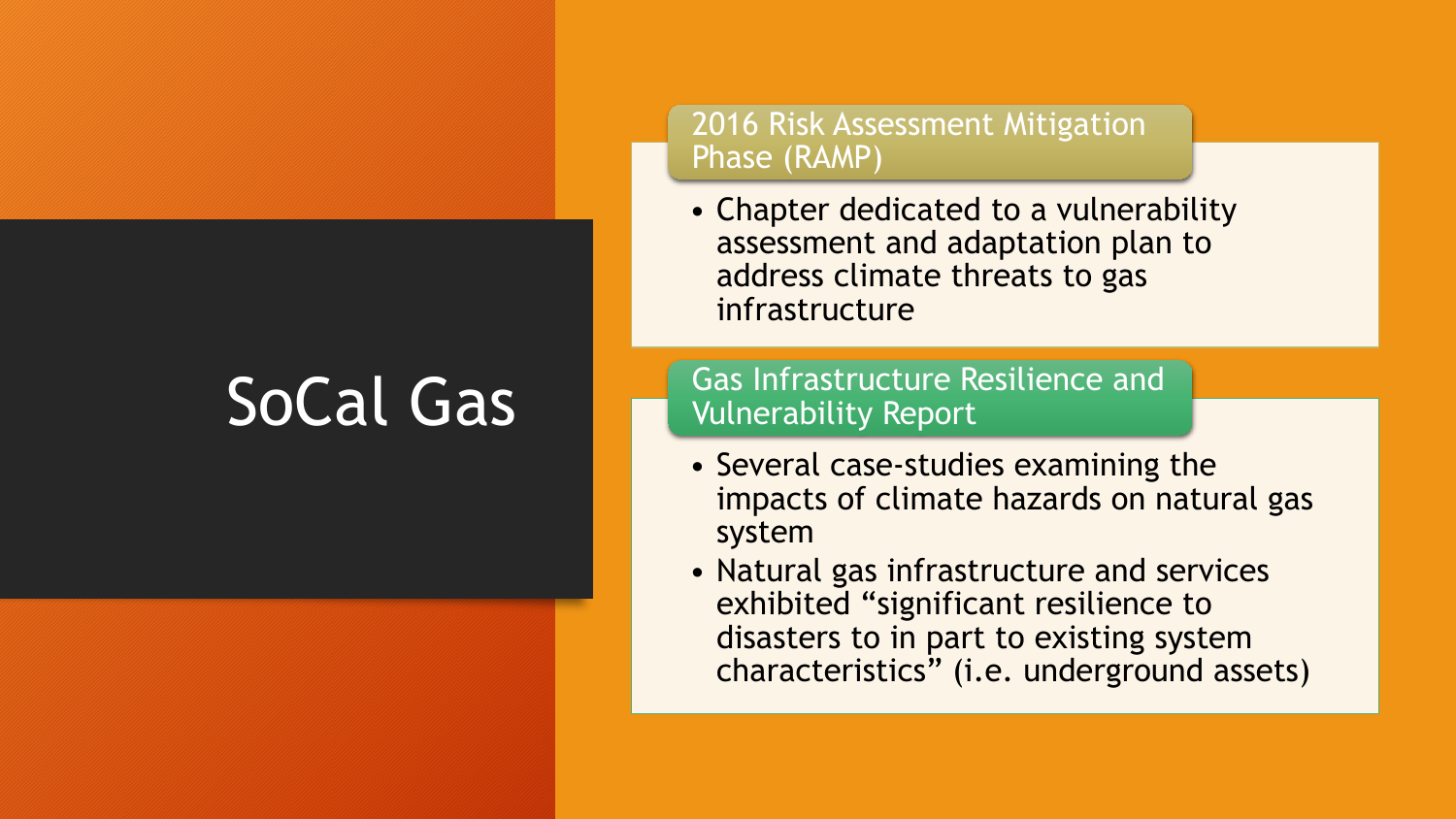# Southern California Edison

- *Climate Impact Analysis and Resilience Planning* (2016)
	- Vulnerabilities:
		- Risk of facility inundation and flooding, especially at 18 at risk coastal facilities
		- Transmission, distribution and generation systems will operate less efficiently under extreme heat
		- Increased demand due to elevated average temp and extreme heat days
		- Limited generation capacity due to decreased reservoir levels
		- Increased liability and potential disruption of service due to wildfire events
	- Adaptation Measures:
		- Use future projections rather than historical data for planning and design
		- Increase use of distributed energy solutions to limit burden on transmission system
		- Install additional equipment to decrease burden on existing, aging equipment
		- Facilitate relocation of facilities at risk of coastal inundation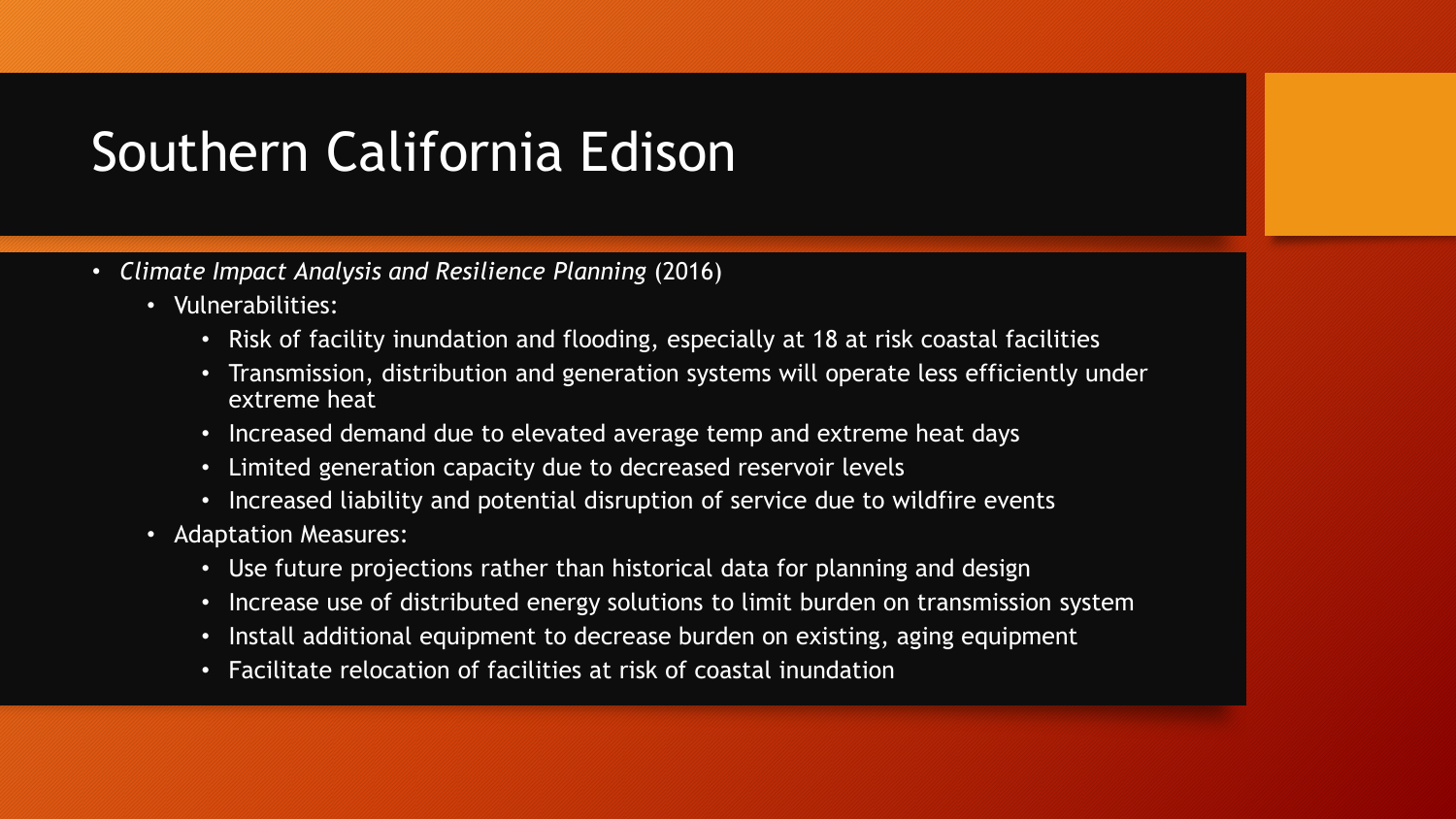## Grid Vulnerability to Extreme Heat: Findings of the 4<sup>th</sup> Assessment Report

- SBCCOG utilized data and methodology from the 4<sup>th</sup> Assessment Report to extrapolate the neighborhood-level grid vulnerabilities within the South Bay service territory, and answer the following questions:
	- How much could capacity be reduced at generator plants, transmission lines, and substations by 2060 due to extreme heat?
	- What cities or neighborhoods within the South Bay service territory have the highest risk of shortages in delivery infrastructure capacity, and should therefore be prioritized for capital investments and or demand side management programs?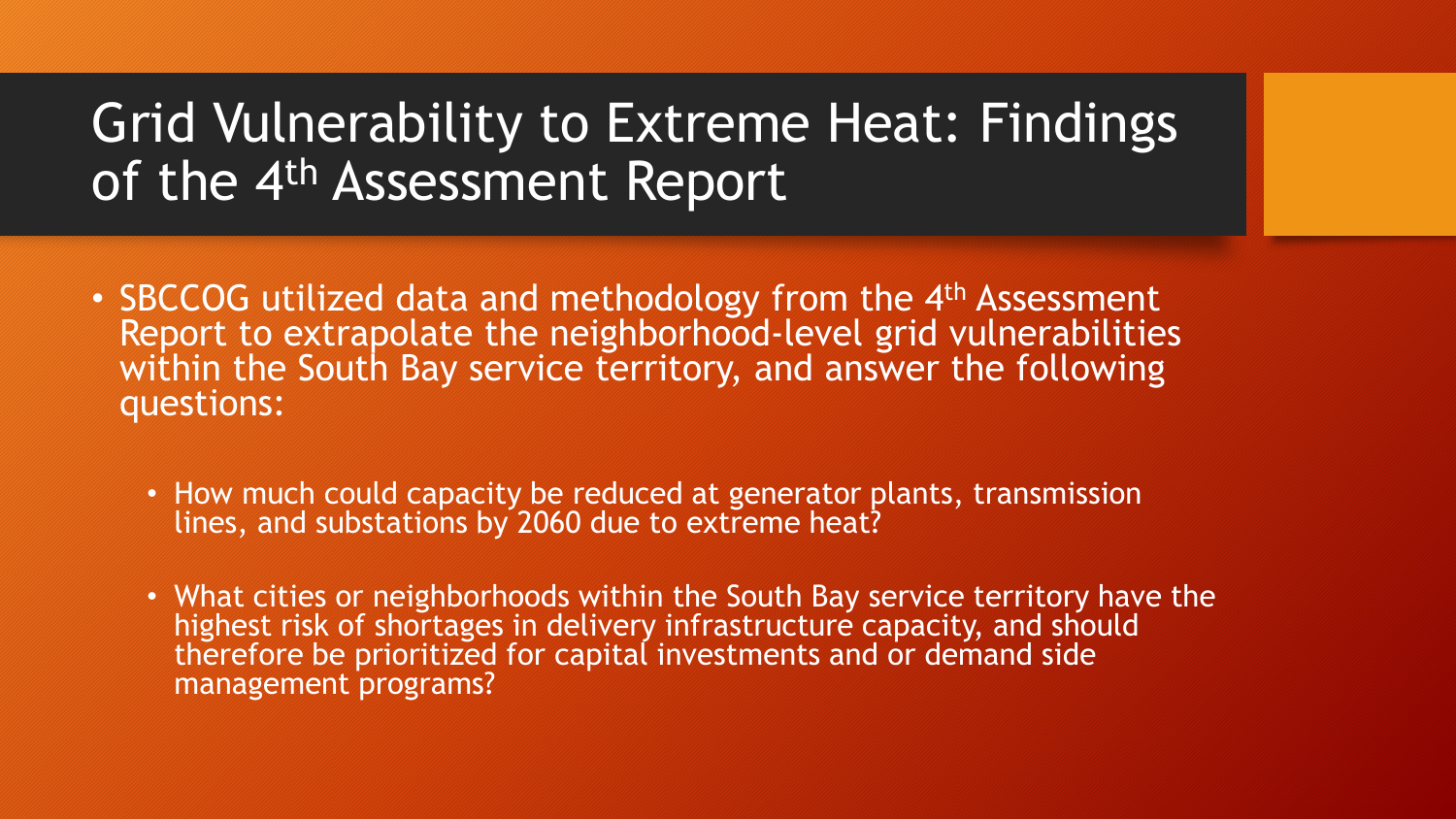### Results: Power Generation Risk

#### **Map of Worst-Case Losses in Plant Capacity for Composite Temperatures in 2060 RCP 8.5**



Of the South Bay's 4.1 GW of local power generation, approximately 29.16 MW (0.7%) of energy generation capacity could be lost due to temperature increases over 40 degrees Celsius under the worst-case scenario (2060, RCP 8.5). The South Bay's power generation is therefore at minimal risk to projected temperature increases.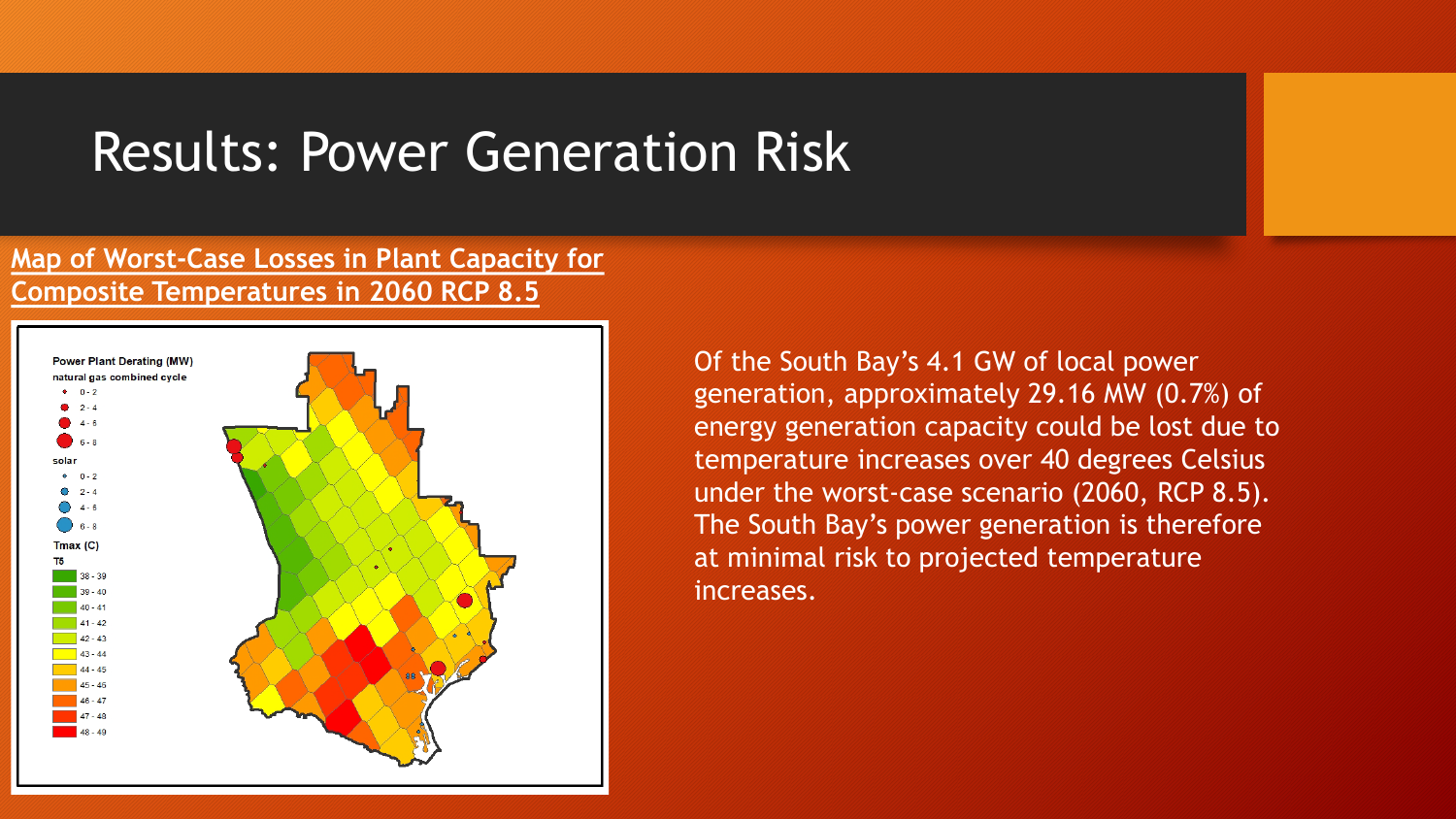### **Worst-case losses of substation capacity for composite temperatures (2060, RCP 8.5)**



• The maximum projected substation capacity loss is 12.6%. Approximately 37 square miles within the South Bay (26%) are within a substation area projected to have substations operating at a weather-de-rated factor of 1-1.2. This de-rated load factor corresponds to a "warning" risk level.

• Approximately 16.8% of the subregion live within a "warning" designated risk level substation area